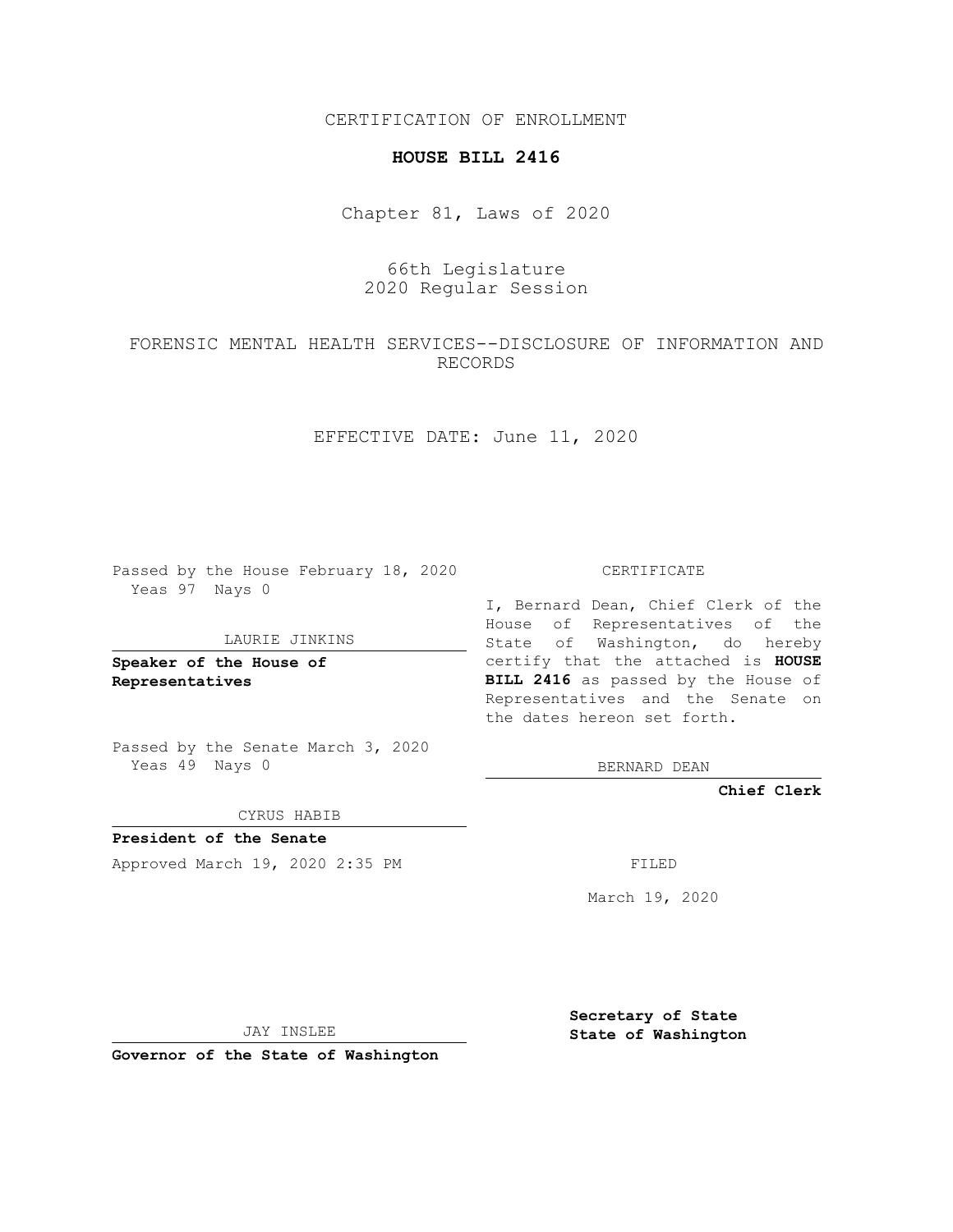## **HOUSE BILL 2416**

Passed Legislature - 2020 Regular Session

**State of Washington 66th Legislature 2020 Regular Session**

**By** Representatives Kilduff, Chopp, Leavitt, Macri, Cody, Stonier, Ormsby, and Pollet

Read first time 01/14/20. Referred to Committee on Health Care & Wellness.

1 AN ACT Relating to disclosures of information and records related 2 to forensic mental health services; and amending RCW 10.77.210 and 70.02.205.3

4 BE IT ENACTED BY THE LEGISLATURE OF THE STATE OF WASHINGTON:

5 **Sec. 1.** RCW 10.77.210 and 1998 c 297 s 45 are each amended to read as follows:6

 (1) Any person involuntarily detained, hospitalized, or committed pursuant to the provisions of this chapter shall have the right to adequate care and individualized treatment. The person who has custody of the patient or is in charge of treatment shall keep records detailing all medical, expert, and professional care and treatment received by a committed person, and shall keep copies of all reports of periodic examinations of the patient that have been filed with the secretary pursuant to this chapter. Except as provided in RCW 10.77.205 and 4.24.550 regarding the release of information concerning insane offenders who are acquitted of sex offenses and 17 subsequently committed pursuant to this chapter, and disclosures of 18 health care information as authorized under chapter 70.02 RCW, all 19 records and reports made pursuant to this chapter, shall be made available only upon request, to the committed person, to his or her attorney, to his or her personal physician, to the supervising

p. 1 HB 2416.SL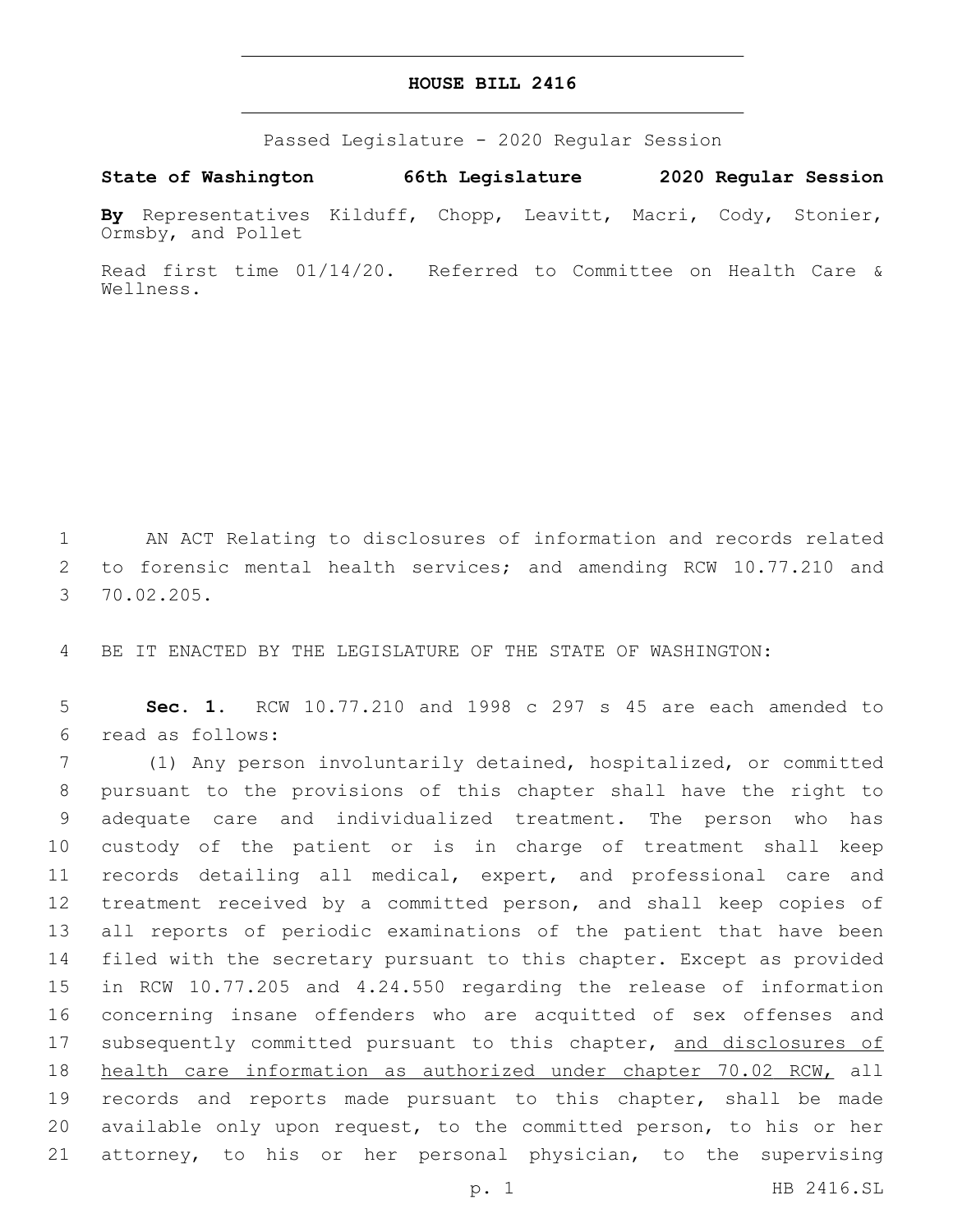community corrections officer, to the prosecuting attorney, to the court, to the protection and advocacy agency, or other expert or professional persons who, upon proper showing, demonstrates a need for access to such records. All records and reports made pursuant to this chapter shall also be made available, upon request, to the department of corrections or the indeterminate sentence review board if the person was on parole, probation, or community supervision at the time of detention, hospitalization, or commitment or the person is subsequently convicted for the crime for which he or she was detained, hospitalized, or committed pursuant to this chapter.

 (2) All relevant records and reports as defined by the department in rule shall be made available, upon request, to criminal justice 13 agencies as defined in RCW 10.97.030.

 **Sec. 2.** RCW 70.02.205 and 2017 c 298 s 1 are each amended to 15 read as follows:

 (1)(a) A health care provider or health care facility may use or disclose the health care information of a patient without obtaining an authorization from the patient or the patient's personal representative if the conditions in (b) of this subsection are met 20 and:

 (i) The disclosure is to a family member, including a patient's state registered domestic partner, other relative, a close personal 23 friend, or other person identified by the patient, and the health care information is directly relevant to the person's involvement with the patient's health care or payment related to the patient's 26 health care; or

 (ii) The use or disclosure is for the purpose of notifying, or assisting in the notification of, including identifying or locating, a family member, a personal representative of the patient, or another person responsible for the care of the patient of the patient's 31 location, general condition, or death.

 (b) A health care provider or health care facility may make the uses and disclosures described in (a) of this subsection if:

 (i) The patient is not present or obtaining the patient's authorization or providing the opportunity to agree or object to the use or disclosure is not practicable due to the patient's incapacity or an emergency circumstance, the health care provider or health care facility may in the exercise of professional judgment, determine whether the use or disclosure is in the best interests of the patient

p. 2 HB 2416.SL